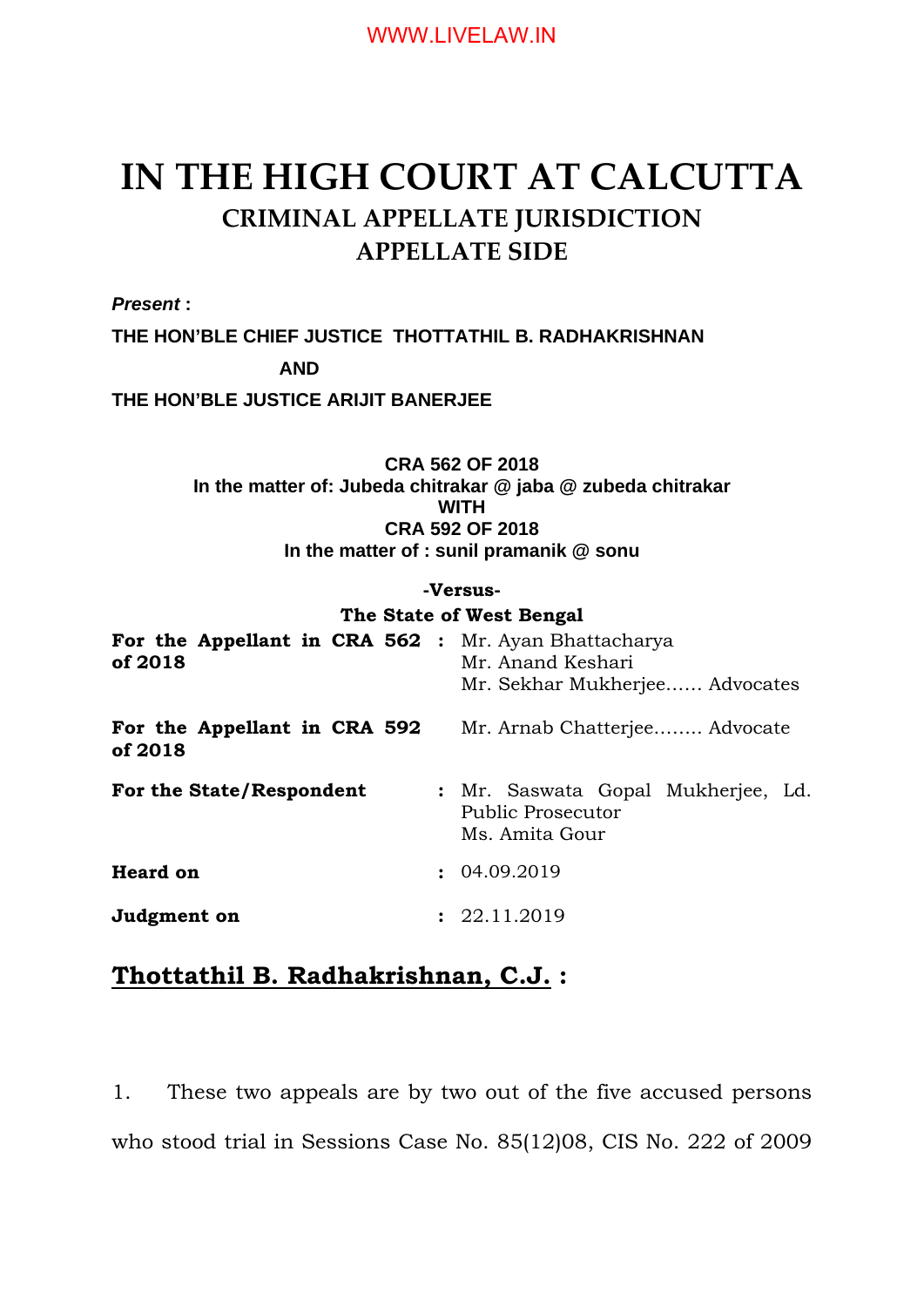2 in Kasba P.S. Case No. 271(08)08. They stand convicted and sentenced for committing offences found to be punishable under Sections 489B and 489C of the Indian Penal Code; for short, IPC; read with Section 34 of the IPC.

2. Charges were framed alleging commission of offences punishable under Sections 489B/489C and 120B of the IPC against all the accused persons. The court below found that the charge under Section 120B has not been established and in lieu of that, there are sufficient evidence, circumstantially, that the accused persons had the common intention and acted accordingly; and hence, Section 34 IPC is applicable. On such basis, they were found guilty of having committed offences punishable under Sections 489B/489C read with Section 34 of the IPC and were convicted. They were sentenced to undergo rigorous imprisonment for 8 years and to pay a fine of Rs. 8,000/- with default sentence of rigorous imprisonment for 3 months, for the offence found to be punishable under Section 489B of the IPC. They were sentenced to rigorous imprisonment for 6 years for offence found to be punishable under Section 489C of the IPC and to pay fine of Rs. 5,000/- with default sentence of rigorous imprisonment for 2 months. The sentences were ordered to run concurrently.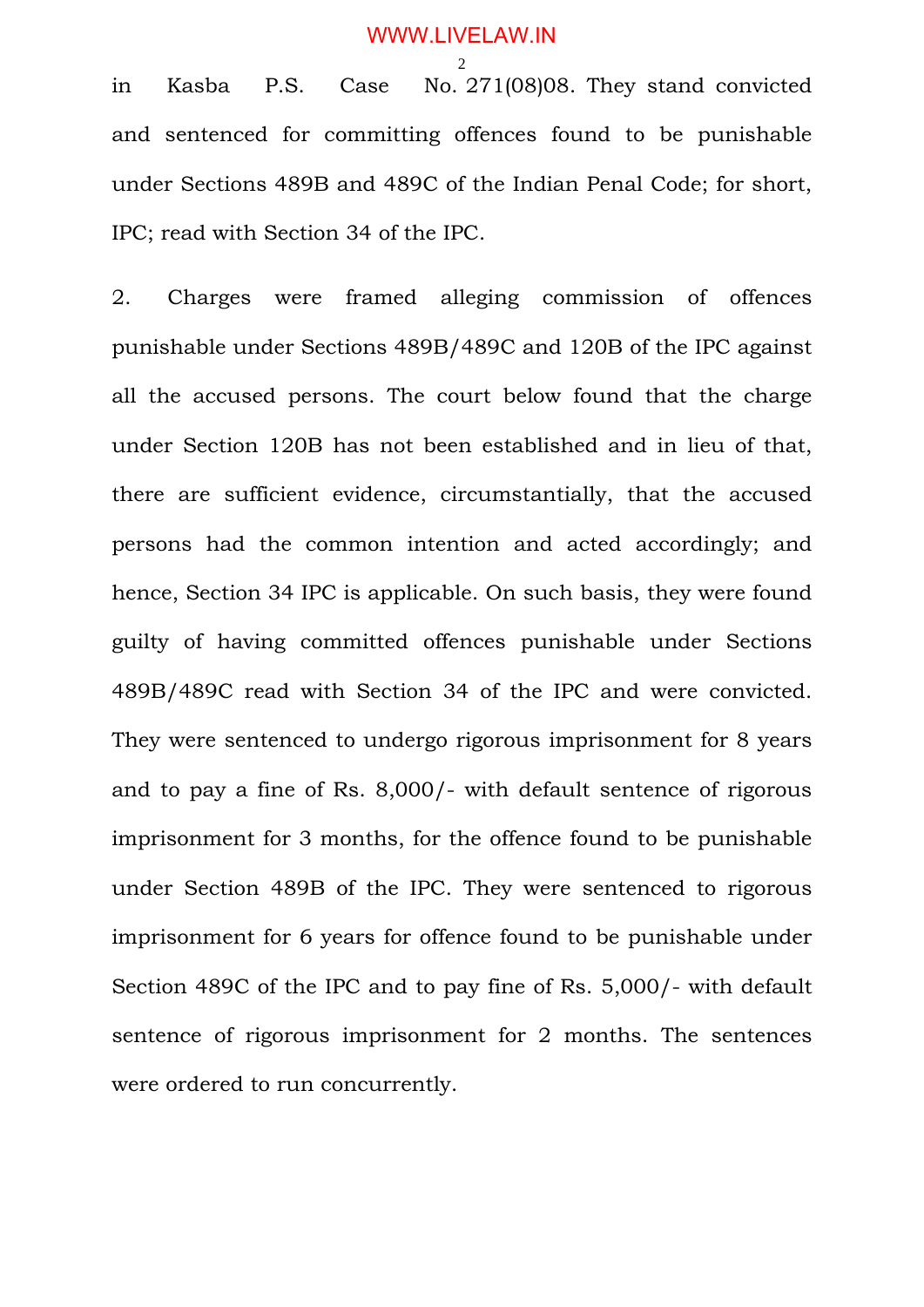3. Heard the Learned Advocate appearing for the appellant in CRA 562 of 2018 and the Learned Advocate appearing for the appellant in CRA 592 of 2018. We have also heard the Learned Public Prosecutor and the Learned Additional Public Prosecutor.

4. The learned advocates appearing for the appellants impeached the findings of the court below on appreciation of evidence and resultant findings as to guilt. They further argued that, even assuming that the legal evidence on record inculpate the appellants, that could be only to the extent of the charge against them under Section 489C and not under Section 489B of the IPC. The conclusion of the court below leading to the conviction of the accused persons on both the counts are contrary to law and the reasons stated by the court below to hand down such order of conviction is unsustainable, it was argued.

5. The learned prosecutors supported the findings and verdict handed down by the court below and argued that necessary ingredients of section 489B have been established over and above the ingredients of section 489C and hence, the appeals be rejected.

6. On the basis of secret source information received on 30.08.2008, P.W. 1, the Sub-inspector made requisite diary entry to the effect that one Mokaram of Bongaon area, accompanied by two or three others, would come to Ruby Hospital at bus-stand in front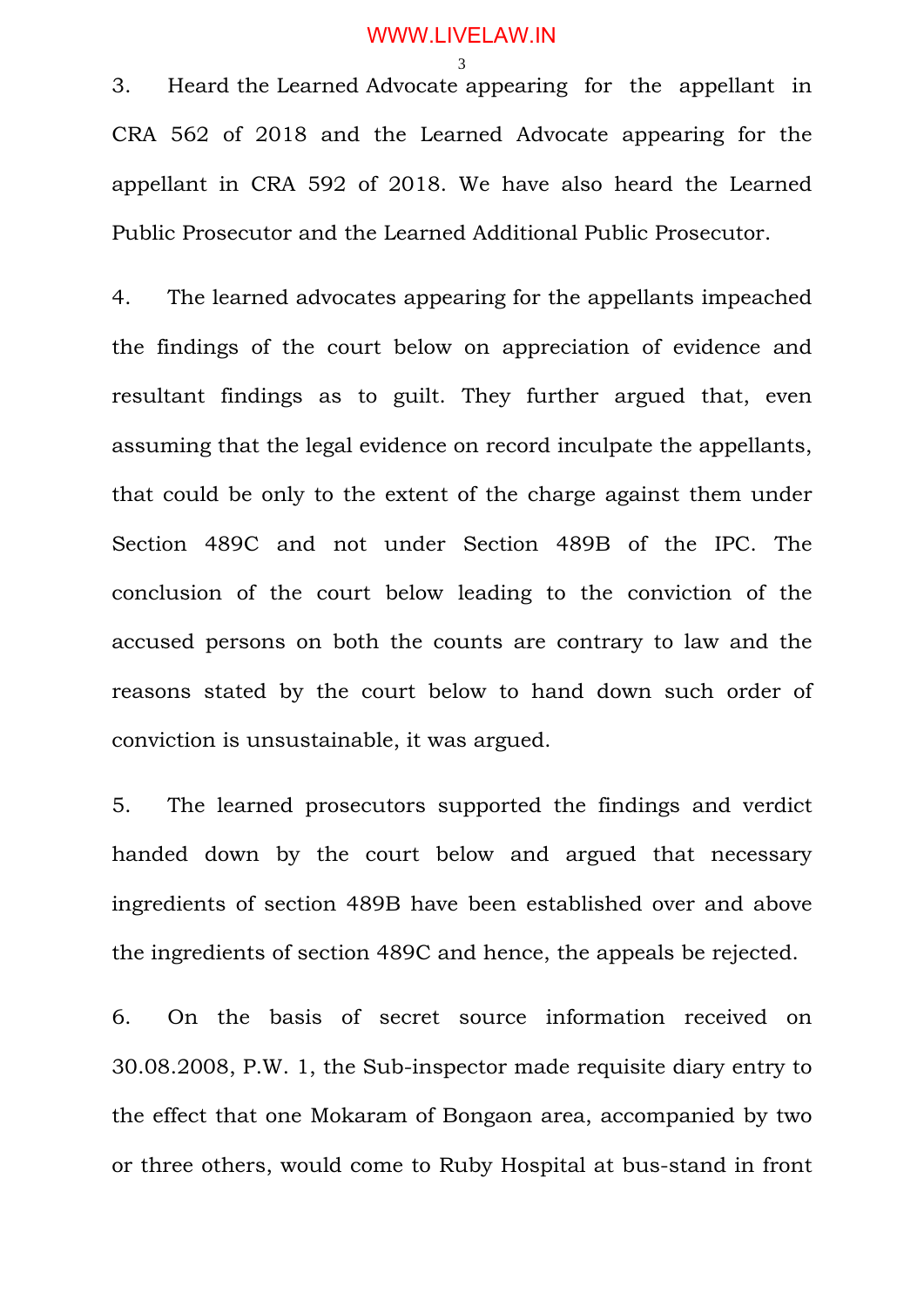## WWW.LIVELAW.IN

4 of ECTP under Kasba P.S. for delivering Forged Indian Currency Notes ('FICN' in short) to his agents. P.W. 1, accompanied by P.W. 2 and P.W. 3, raided and apprehended the target persons with FICN. The seizures were witnessed by two independent persons in the locality, including P.W. 4. On the basis of the testimony of the witnesses, the raid, search and seizure were proved to the satisfaction of the court below. It was also supported by the evidence of the local witnesses regarding seizure. The articles which were seized and produced were proved. The court below rightly acted upon such evidence. P.W. 1 gave details about getting the source of information, the raid, recovery of FICN and attendant factors. He stated that he received information from a secret source. Corroborating materials, in the form of testimony of the policemen, are trustworthy. Having gone through the oral evidence, we do not see any material contradiction among any of the witnesses in relation to the information, raid and recovery of FICN. That search and seizure was followed by another raid on 03.09.2008. FICN were seized. The numbers and other details of the FICN are delineated in the judgment of the court below.

7. The material evidence on record in the form of depositions regarding the raid, search and seizure and the documentary evidence as well as the recovered articles are proved through cogent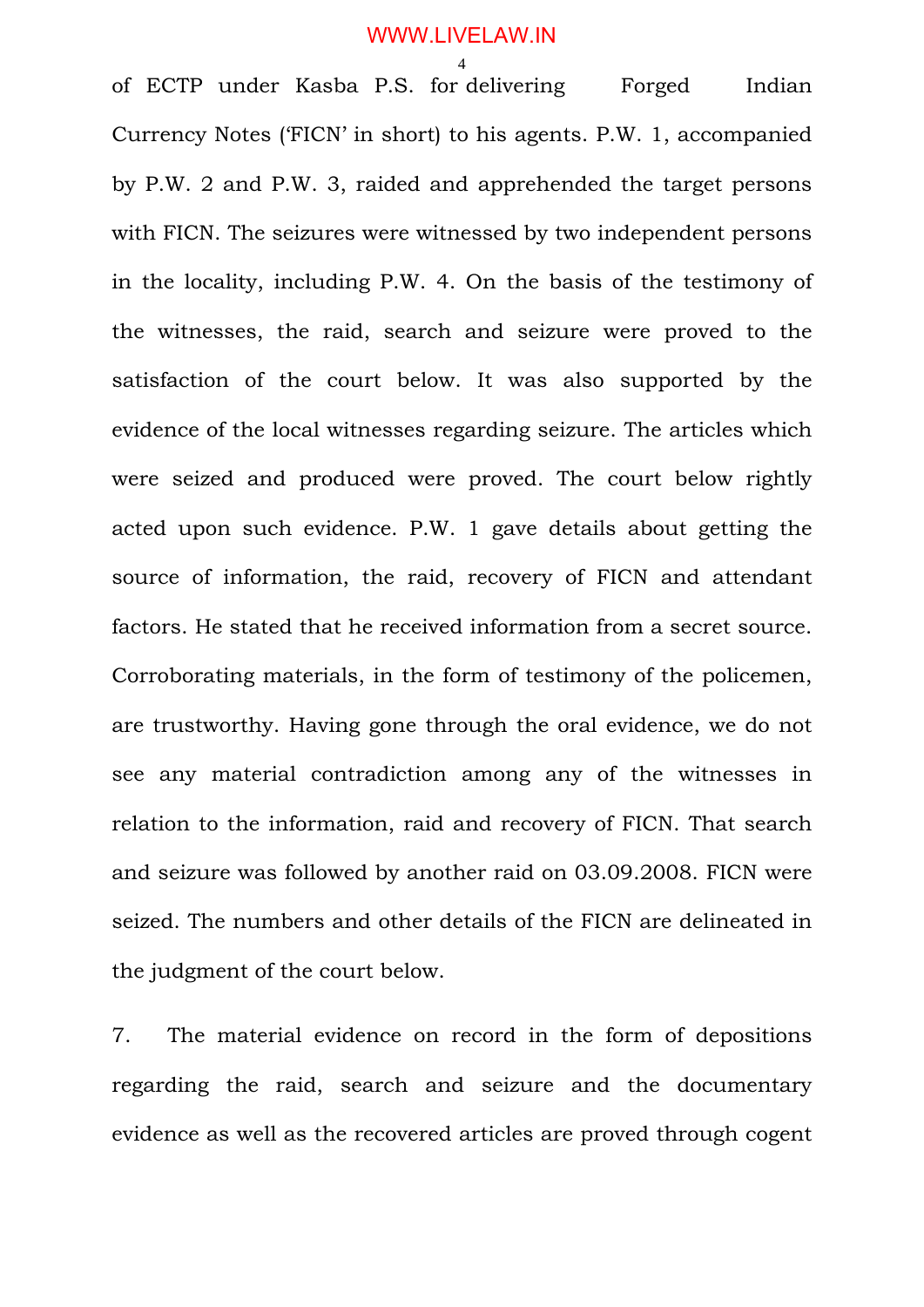evidence. They correlate and connect the material particulars regarding the commission of the crimes charged. The seizures were followed by appropriate preservation, labelling, sealing and other due processes which enabled the recovered articles being preserved tamper-proof and made available for examination by expert. Such examination led to Exhibit B12 report of the expert, which has been admitted in evidence and its contents believed and acted upon, on due examination by the court below. There is no reason to denounce the evidentiary value of the expert's report. In so far as the material witnesses are concerned, there is adequate corroboration and there is no contradiction worthy enough to dislodge the credibility of the testimony of the witnesses. Not only that, the police officials who were involved in the process are not shown to have had any particular interest, hostile to the accused persons. It is only the call of duty that prompted the police officials to raid, search and seize the materials which were brought on record after ensuring their due scientific examination by the expert. The testimony of the witnesses correlate and connect the material particulars regarding the raid, search and seizure as well as the arrest of the accused persons and recovery and preservation of the recovered articles in terms of law. We do not find any legal infirmity or error in the appreciation of the evidence by the court below in that regard.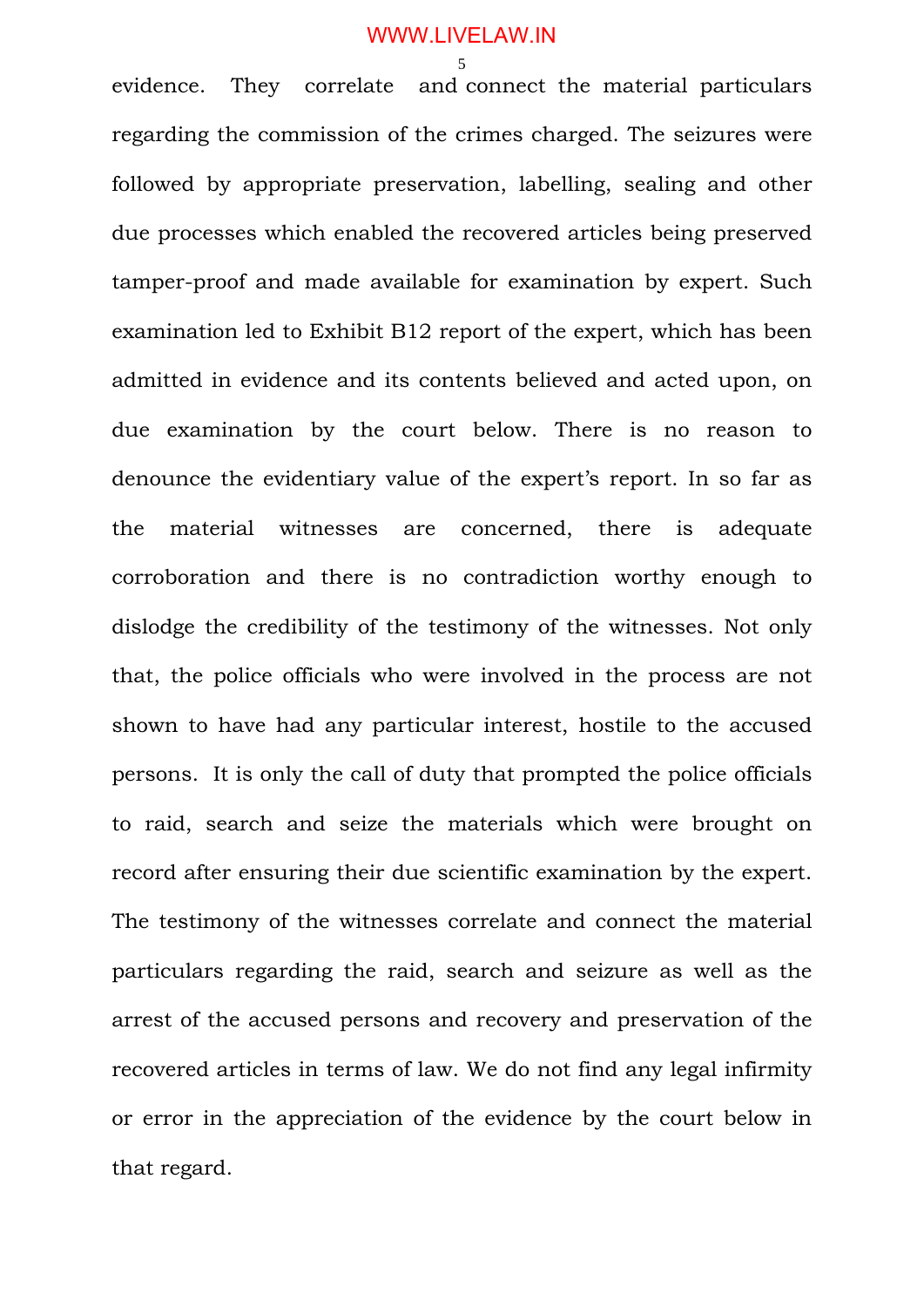8. The court below held that this is not a case where the accused persons could plead that they did not have the *mens rea* to commit the offences. The non-examination of any defence witness and the fact that no specific statement was made by any of the accused persons, when questioned under Section 313 of Cr.P.C., were factors which weighed with the court below to hold that the accused persons, including the appellants, possessed the FICN being aware of the fact that they were not genuine. Thus *mens rea* was clearly established. This is not one of those cases where the court would assume the absence of *mens rea* on the premise that the possession of FICN by the accused persons was innocent, accidental or in any other such manner which would lead the court to hold that the *actus reus* of possession of FICN was not coupled with *mens rea*. The component of *mens rea* for offence falling under Section 489B and/or 489C is the knowledge or having reason to believe that the currency note or bank note is forged or counterfeit, coupled with the intention to use the same as genuine or the knowledge that it may be used as genuine.

9. The question that would, however, arise for decision is as to whether possession of any forged or counterfeit currency note is sufficient to inculpate the accused for offence punishable under Section 489B. The argument advanced on behalf of the appellants is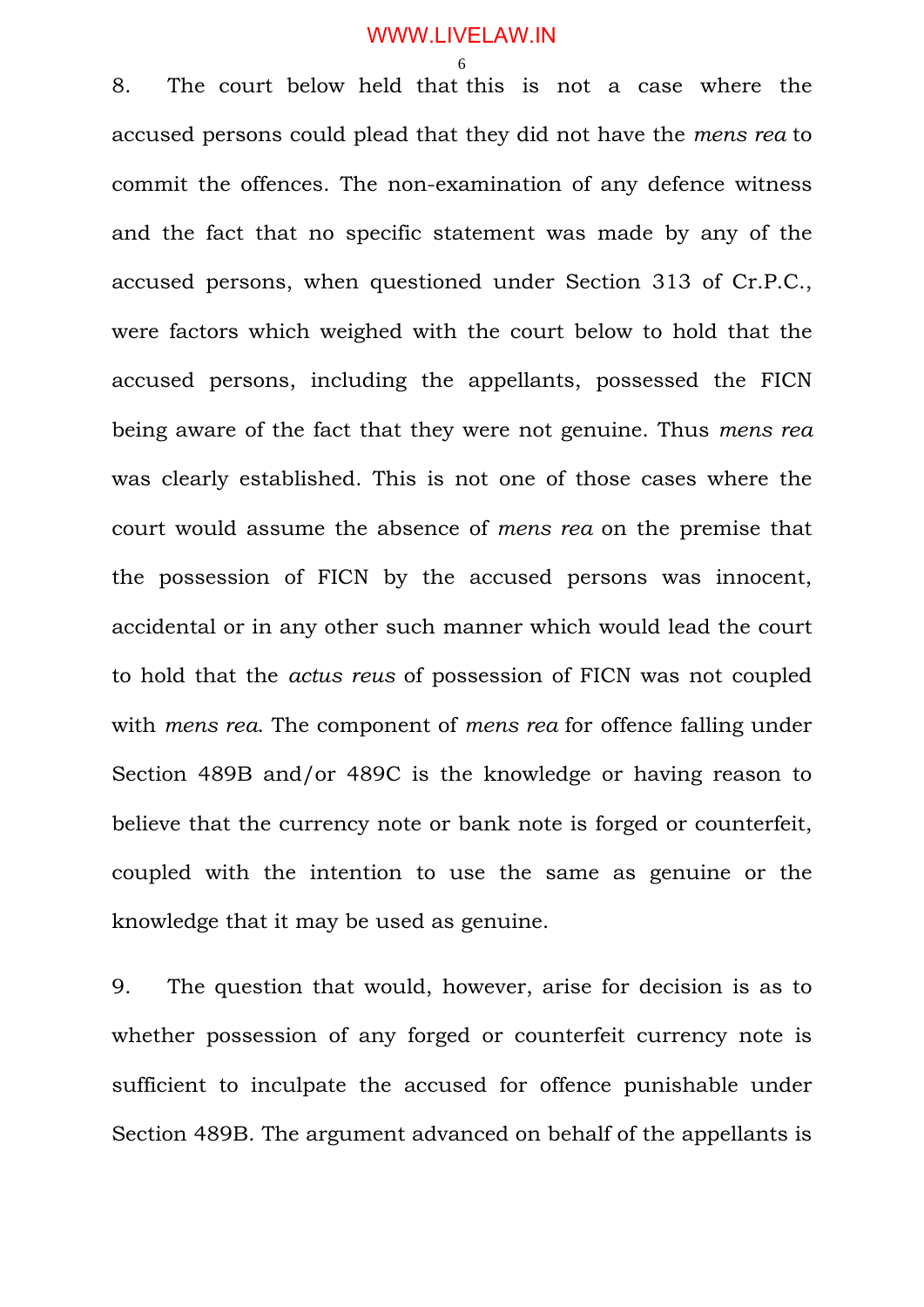that possession by itself does not amount to the activities which fall under Section 489B of the IPC.

10. Sections 489B and 489C are among those provisions which were added to the Penal Code by Act 12 of 1899, in a bunch, under a new sub heading "Of Currency-Notes and Bank-Notes" in Chapter XVIII. Section 489B was further amended through act 26 of 1965 with effect from 01.01.1956 whereby punishment of transportation for life which was earlier prescribed was substituted with the punishment of imprisonment for life.

Sections 489B and 489C as they stand after the aforesaid, read as follows:-

### **Section 489B:**

Using as genuine, forged or counterfeit currency-notes or banknotes- Whoever sells to, or buys or receives from, any other person, or otherwise traffics in or uses as genuine, any forged or counterfeit currency-note or bank-note, knowing or having reason to believe the same to be forged or counterfeit, shall be punished with imprisonment for life, or with imprisonment of either description for a term which may extend to ten years, and shall also be liable to fine.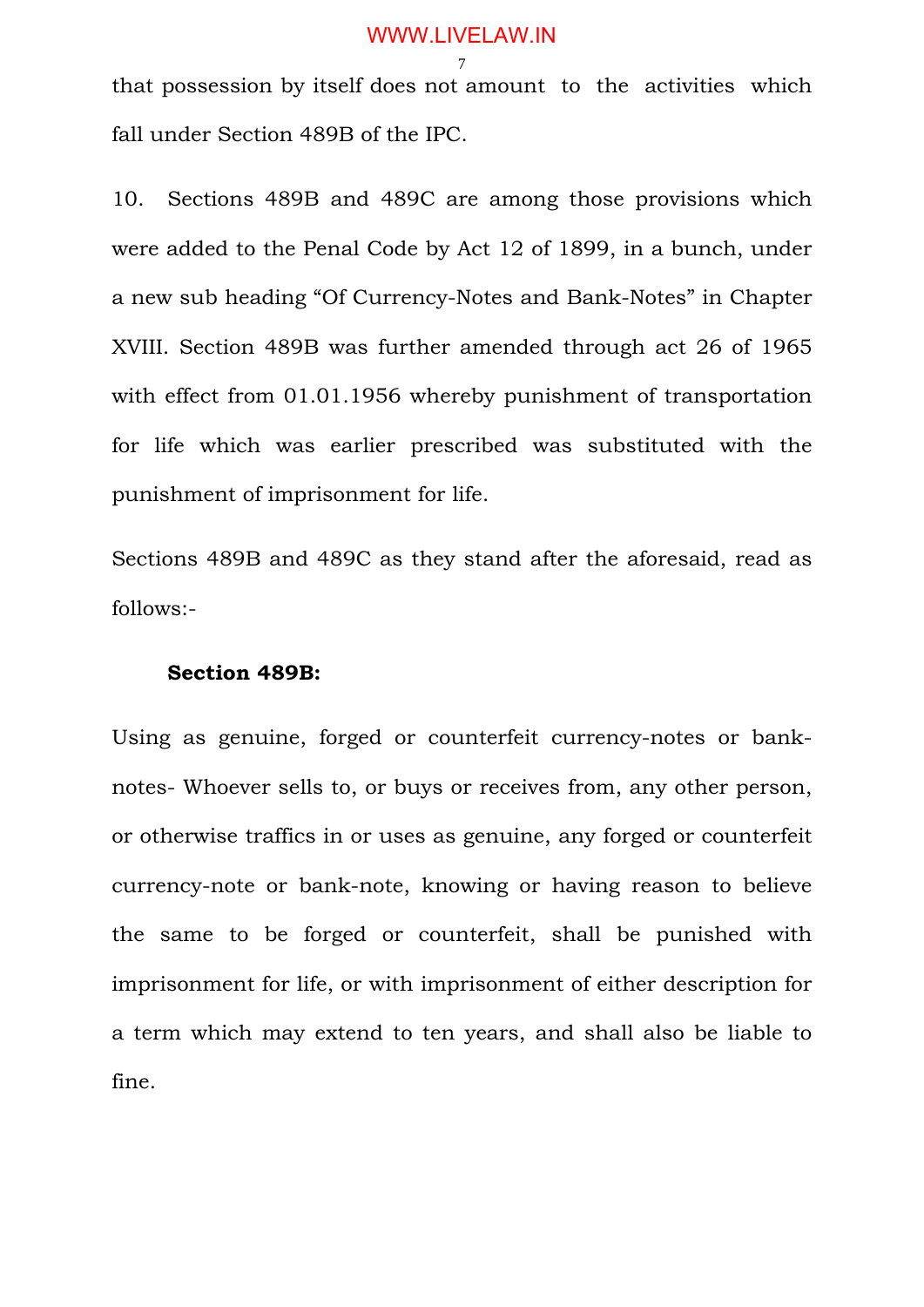### **Section 489C:**

Possession of forged or counterfeit currency-notes or bank-notes-Whoever has in his possession any forged or counterfeit currencynote or bank-note, knowing or having reason to believe the same to be forged or counterfeit and intending to use the same as genuine or that it may be used as genuine, shall be punished with imprisonment of either description for a term which may extend to seven years, or with fine, or with both.

Those provisions were brought in simultaneously and punishments, which can be differentiated in terms of types and terms have been prescribed under those two sections. That being so, clear distinction has to be maintained regarding the ingredients of the offence which is to be treated as a larger count and it has to be decided whether an accused has committed such offence, to inculpate that person with such higher offence.

11. Section 489B uses the phrase "or otherwise traffics in or uses as genuine". This phrase assumes importance in the context of the fact that the term "traffics" is not defined for the purpose of Section 489B or for the IPC generally. The phrase "or otherwise traffics in or uses as genuine" is added on to a string of phrases which results in the sentence that delineates the ingredients of the offence as

8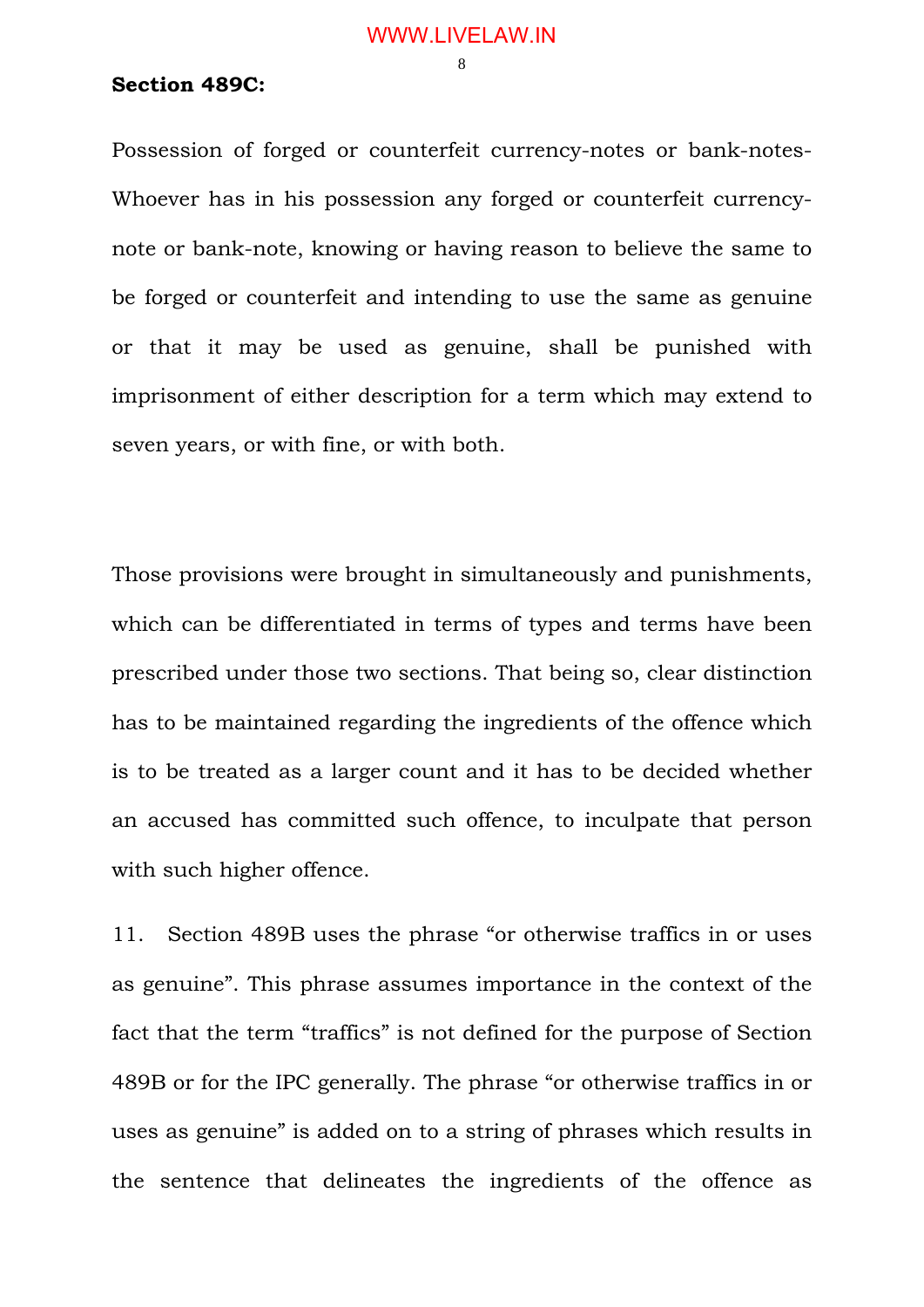9 defined in Section 489B; the punishment for which is prescribed in that section. The activities which would amount to an offence punishable under Section 489B of the IPC are firstly, selling, buying or receiving. The provision to this effect in the section is "whoever sells to, or buys or receives from, any other person". Therefore, the involvement of at least two persons is necessary for performing the activity of selling, buying or receiving which would amount to an offence for the purpose of Section 489B. If that be so, an important issue for consideration would be as to whether any activity which falls into the concept "or otherwise traffics in or uses as genuine" could be anything that could be treated differently from selling, buying or receiving or whether the term "traffics" has to be read *ejusdem generis* with "sells", "buys" or "receives". It was argued on behalf of the appellant on the basis of the decision of the Apex Court in Parakh Foods Limited vs. State of Andhra Pradesh and Anr. (2008) 4 SCC 584 that the term "traffics" has to be read *ejusdem generis* with the phrases "sells to", "buys" and "receives from any other person" and that the junction of another person is necessary to accomplish such acts. It is here that use of the word "otherwise" gains critical importance. The word "otherwise" is used to indicate the opposite of, or contrast to, something already stated when used as part of a phrase as "or otherwise" (see Oxford Dictionary of English-3rd Edition). Even when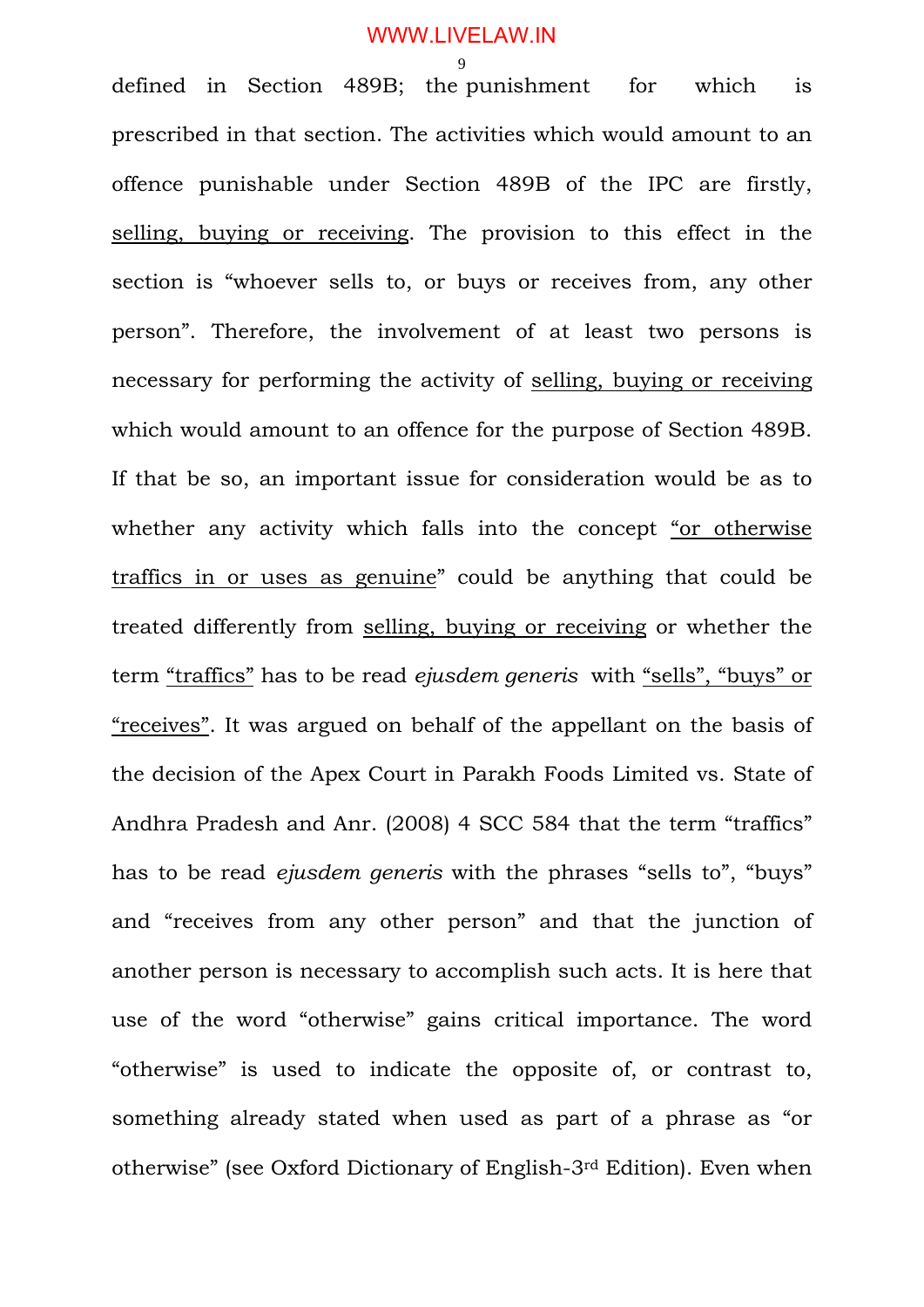the word "otherwise" is used not as part of a phrase as "or otherwise", but as an adverb or an adjective, such usages are also resorted to, to draw a contrast or distinction. The word "traffics" as well as the word "trafficking" and "trafficked" are used to describe the action of dealing or trading in something illegal. The activity or activities which would amount to "sells to", "buys" or "receives from" any other person, may require the participation of two persons to complete any such transaction. However, any activity which would fall within the phrase "otherwise traffics in" does not indispensably require active participation of more than one person if noticeably sizable quantity of FICN is found to be in the possession of that person and such concealed possession cannot be treated as dormant possession. It is active transportation which amounts to trafficking. Any other mode of interpreting the phrase "or otherwise traffics" would dilute the rigour of law. A strict and literal interpretation of the penal provision contained in Section 489B of the IPC does not lead us to any other conclusion. Thus, the phrase "or otherwise traffics" in Section 489B of the IPC would take within its sweep, the action of dealing or trading in forged counterfeit currency note or bank note even otherwise than by selling, buying (purchase) or receiving. Therefore, the word "traffics" and the phrase "or otherwise traffics in" in Section 489B of the IPC are not to be read *ejusdem generis* with the words "sells", "buys" or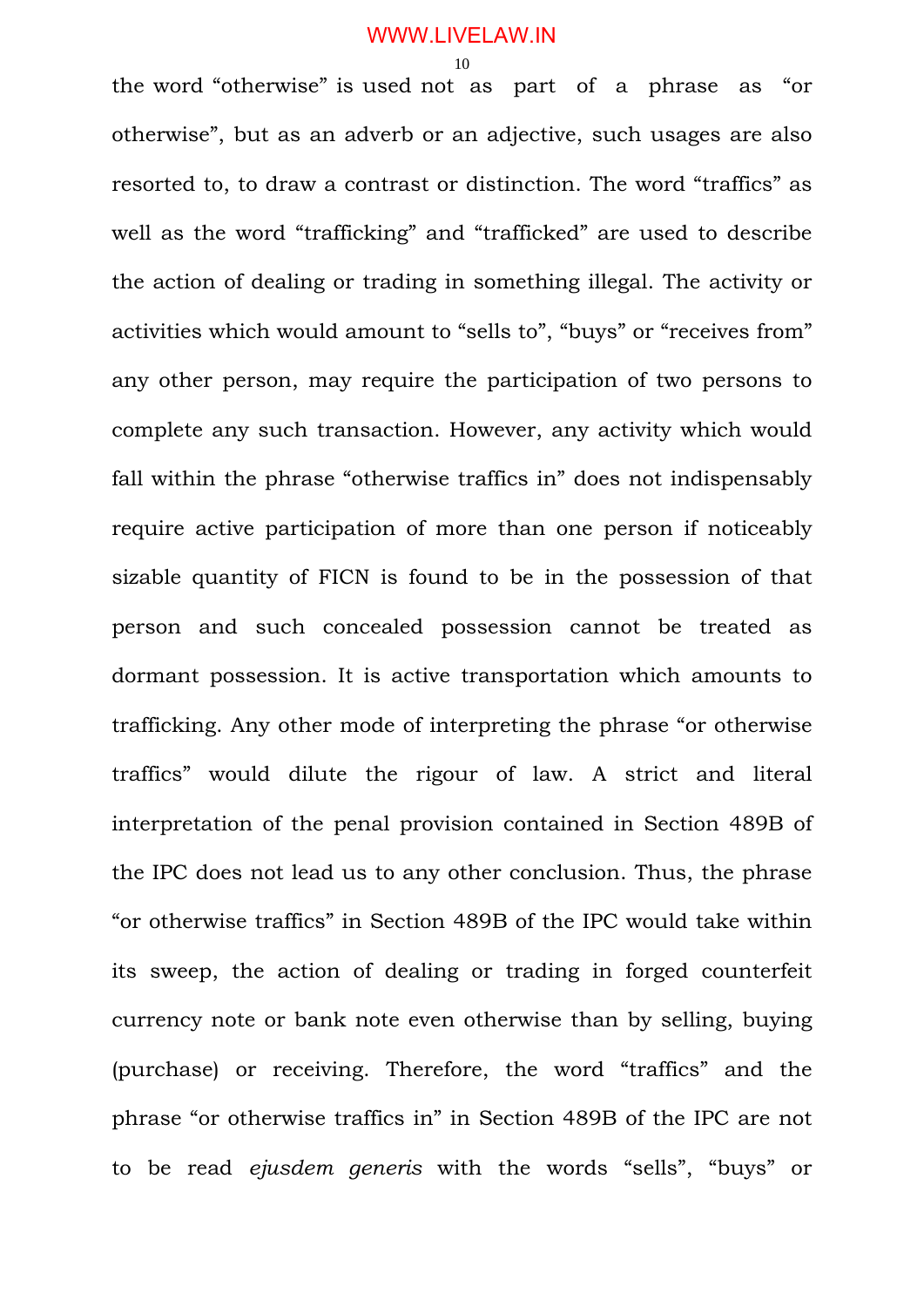"receives"; but ought to be read to understand that activities other than selling, buying or receiving would also fall into the basket of the incriminating factors which constitute the ingredients of the acts and omissions which is an offence as per that Section.

12. The Division Bench of the Gujarat High Court in Rayab Jusab Sama vs. State of Gujarat, reported at *1998 Cri LJ 942,* held the possession of large number of fake currency notes to be a case of active transportation of such notes. That precedent was followed by the High Court of Madhya Pradesh(Jabalpur Bench) in Shabbir Sheikh vs. The State of Madhya Pradesh Crl. Appl. Nos. 162, 452 and 453/2015 decided on 10.02.2018, holding that such cases cannot be treated as those of mere dormant possession but are of active transportation of fake currency notes which would fall within the sweep of Section 489B of the IPC. In holding so, it was stated that when the accused person is found carrying sizeable quantity of fake currency notes on a public road, or otherwise, in a concealed manner, it would amount to active transportation of such currency notes at the time when the accused person is apprehended. No explanation being offered by the accused person when questioned under Section 313 of Cr.P.C. regarding the possession of the counterfeit currency, the burden of proof of facts within the knowledge of such person was held as not discharged by that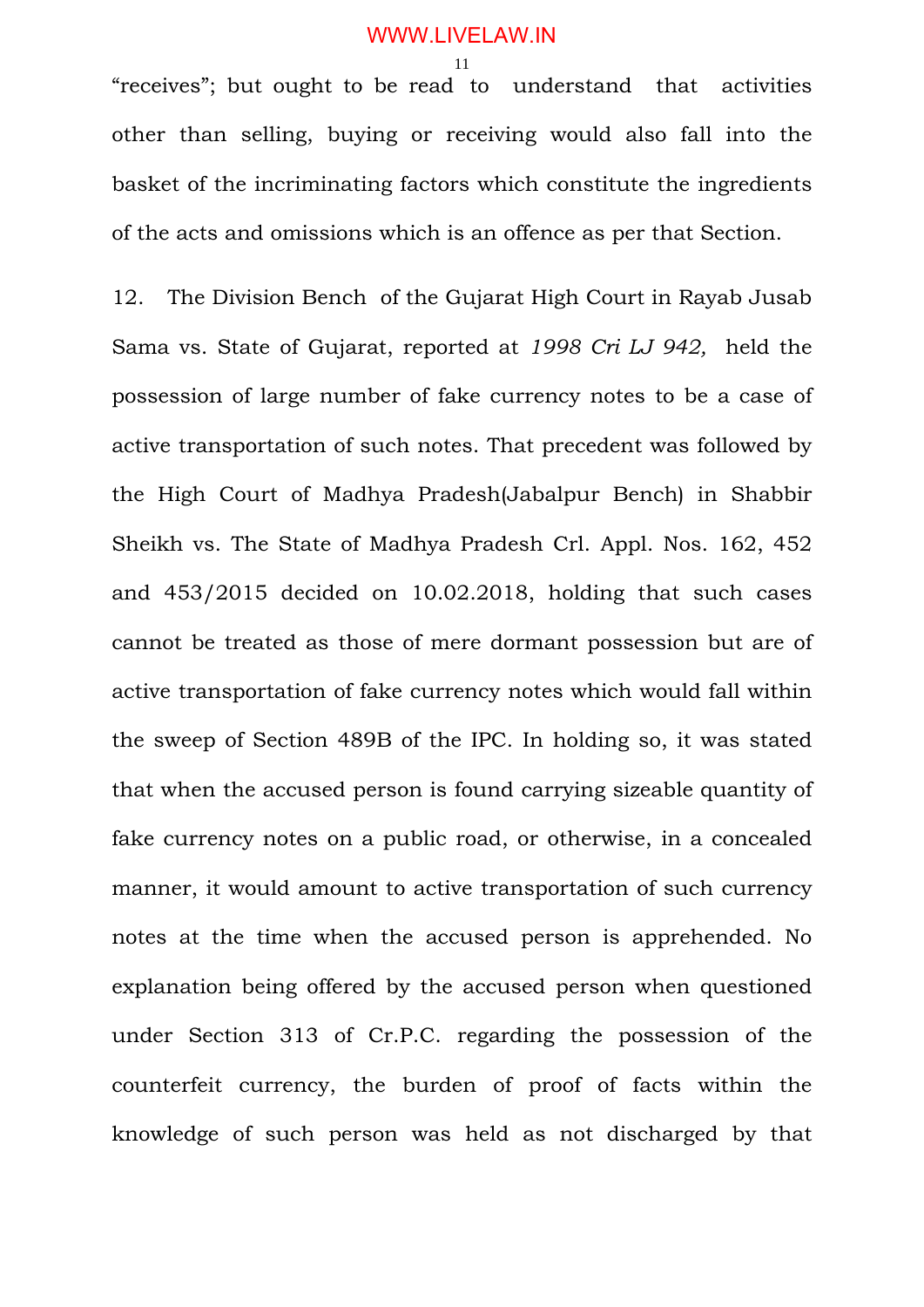person in terms of Section 106 of the Evidence Act. We completely agree with those judicial precedents and follow them, they being applicable on the facts of these appeals, as we would elaborate hereunder.

13. Adverting to the material evidence on record and the findings of the court below, it can be seen that the raid, interception and recovery were on the basis of secret information, the reception of which, and the modality of the raid and recovery have been noticed by us. 500 pieces of 100 rupees denomination FICN, 7 pieces of 1000 rupees denomination FICN and 9 pieces of 500 rupees denomination FICN wrapped in a newspaper and kept in a polly bag were recovered from Mokaram Mondal (one of the accused). Sunil Pramanick (one of the appellants) was also searched and 27 pieces of 500 rupees denomination FICN were recovered. Jubeda Chitrakar (one of the appellants) whose house was also raided led to recovery of 20 pieces of 500 rupees denomination FICN and 5 pieces of 1000 rupees denomination FICN. Thereupon, Jubeda was arrested. Again search and seizure was conducted leading to recovery of FICN from different other accused persons who are not amongst the appellants. They were also convicted. The appellants did not offer any explanation when questioned under Section 313 Cr.P.C. regarding the possession of FICN. Nor was any evidence adduced in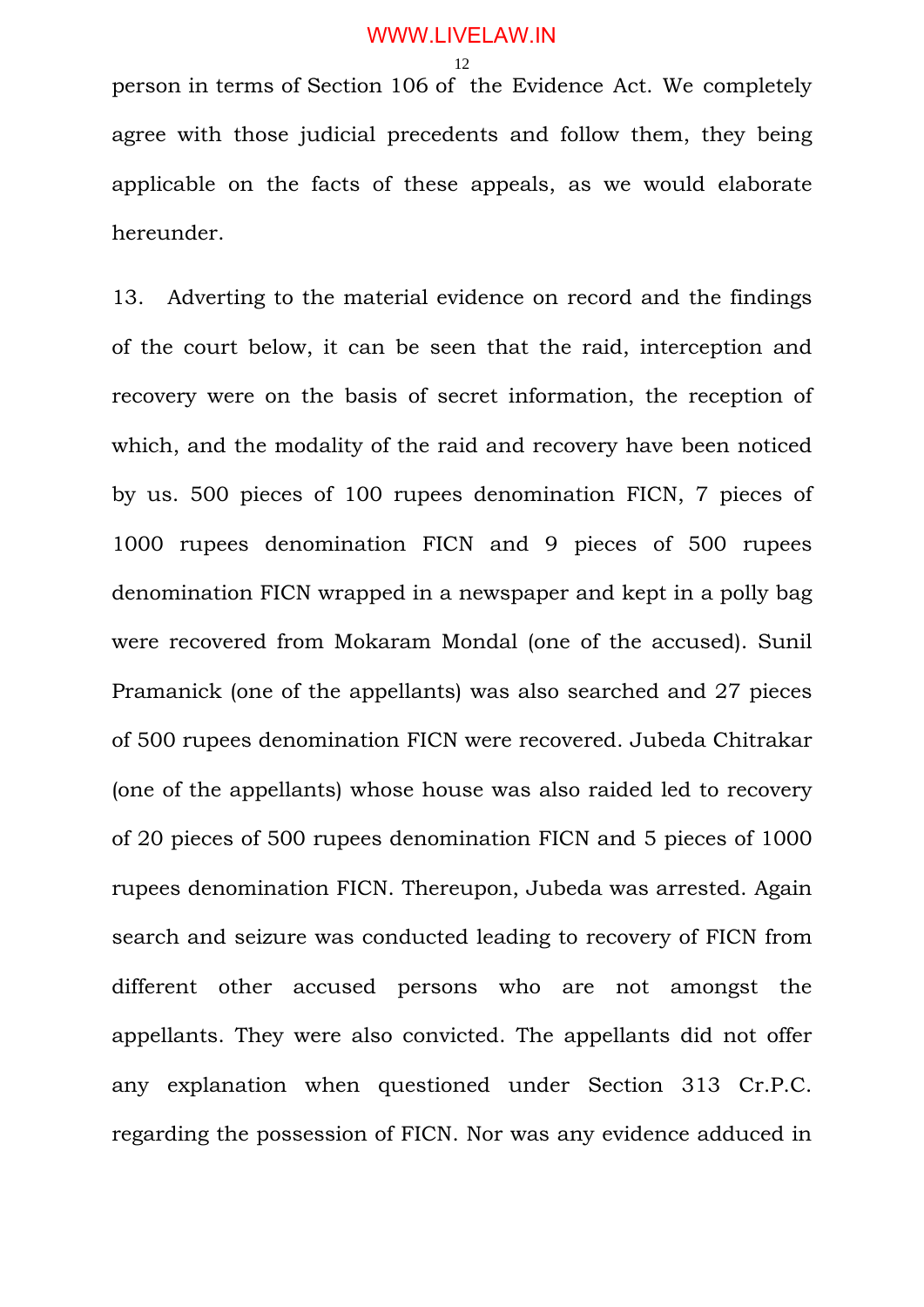defense to explain the possession of FICN. Section 106 of the Evidence Act enjoins that when any fact is especially within the knowledge of any person, the burden of proving the fact is upon him. In terms of Section 106 of the Evidence Act the burden of proof of facts within the knowledge of the appellants regarding the nature of possession of FICN was not discharged. Hence, the possession of such large quantity of FICN in concealed manner is not dormant possession but active transportation amounting to trafficking. It amounts to commission of offences punishable under Section 489B of the IPC. The possession of FICN of such quantity is trafficking, and, therefore, falling under the incriminating activity which made the accused/appellants offenders punishable under Section 489B as well, apart from the liability for committing offences punishable under Section 489C. For the aforesaid reasons the conviction of the appellants under Sections 489B as well as 489C stands. We approve the findings of the court below on the issue that the accused persons are liable to be convicted under Sections 489B and 489C of the IPC. Accordingly, we affirm the finding of guilt and the conviction of the appellants by the court below.

14. Now, we come to the question of sentence. The court below has imposed rigorous imprisonment of eight years and fine of Rs. 8,000/- in default rigorous imprisonment for three months under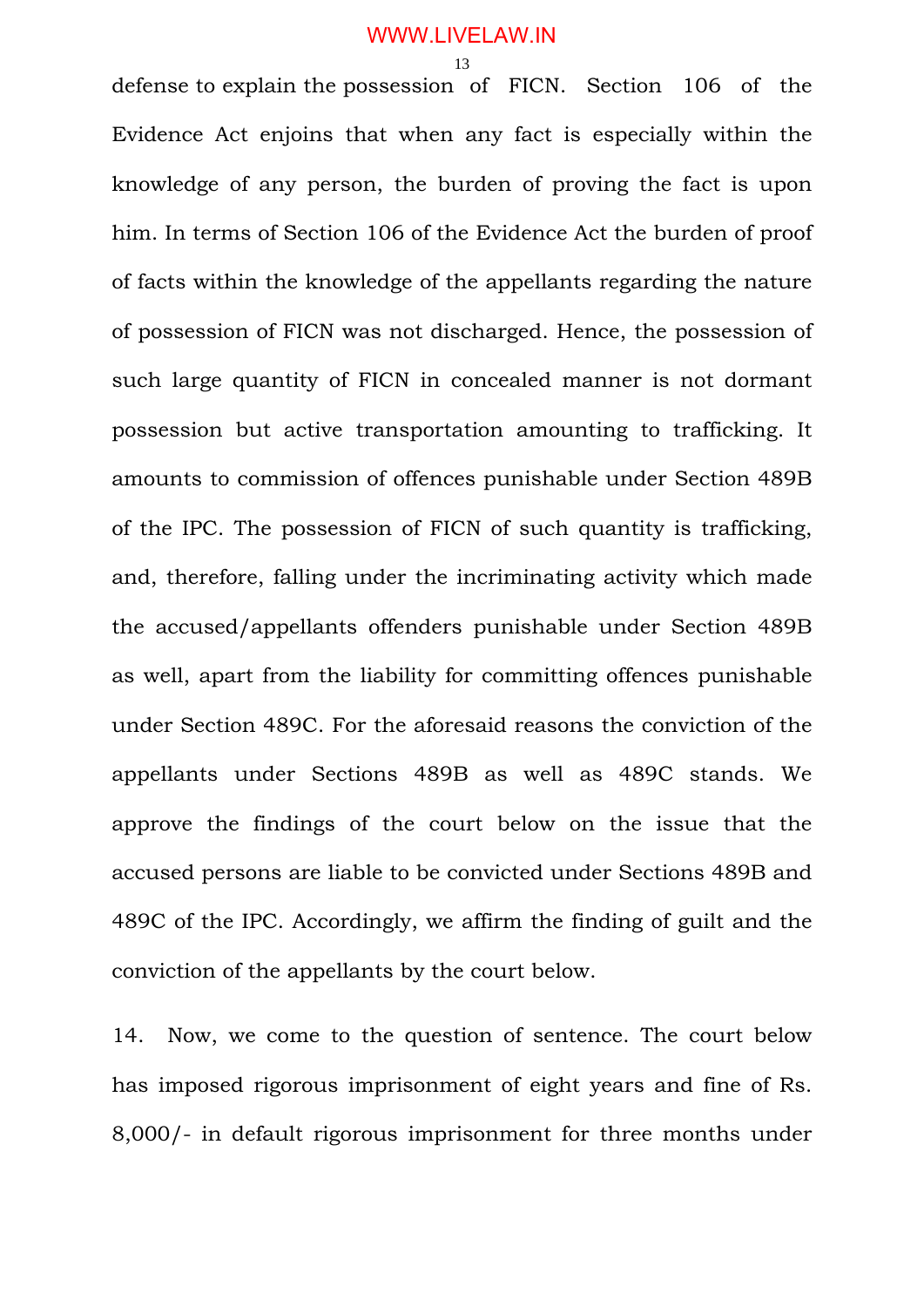Section 489B of the IPC and rigorous imprisonment of six years with a fine of Rs. 5,000/- in default rigorous imprisonment for two months under Section 489C of the IPC. All the sentences are ordered to run concurrently.

15. The offences which are described and punishment prescribed in the sections which are grouped under the Heading "Of Currency-Notes and Bank Notes" in Chapter XVIII of IPC are those, the commission of which would impact the authority of the State or Sovereign Power as well as the economic well being of the society. It is the solemn duty of the court to strike a proper balance while awarding sentence because awarding lesser sentence encourages any criminal and, as a result of the same, the society suffers. Imposition of sentence must be commensurate with the gravity of the offence. The court must keep in view rights and needs of the society at large while considering the imposition of appropriate punishment. One should keep in mind the social interest and conscience of the society while considering the determinative factors to decide on the sentence *qua* the gravity of the crime found to have been committed. Bearing these principles in mind, and having regard to the quantity of FICN which has been recovered upon it being found to have been concealed and trafficked, we do not find any legal infirmity in the sentence imposed by the court below. We